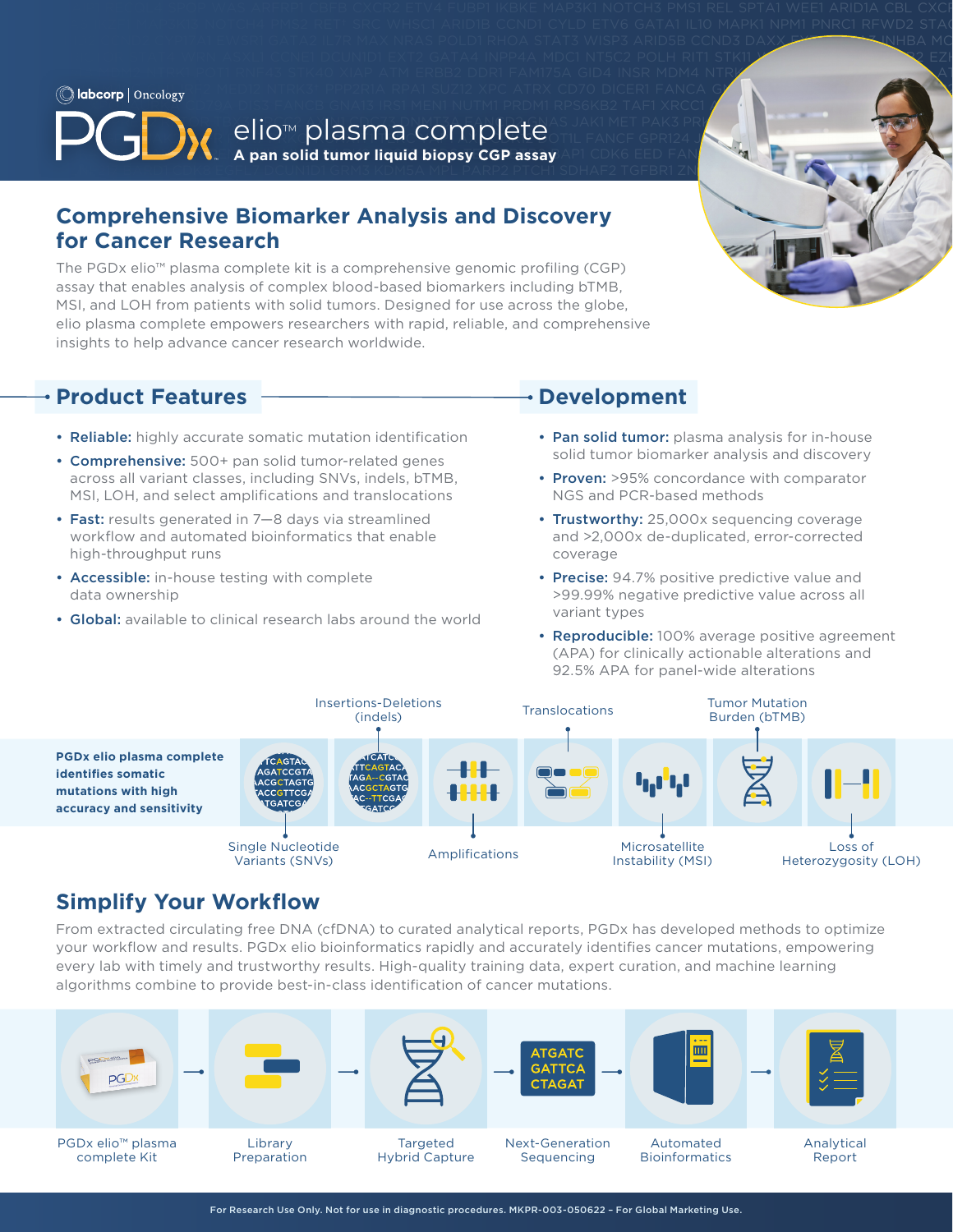### RPS6KB2 TAF1 XRCC1 AURKA CD79A DIS3 FANCB GNA13 IRS1 MEN1 NUTM1 PRDM1 RPS6KB2 TAF1 XRCC1 AURKB CONA IRS2 MERTK PAKIN PAKING PAKING PAKING PAKANG AKANG PAKANG PAKANG PAKANG PAKARI PAKARI PAKARI PAKARI PAKARI PAKAR **DNMT3B FANCE GERRE PARTICIPALITIE AND THE CONTINUES OF THE FANCE GPR124 JAK3 MKNK1 PALBAX MKNK1 PALBAX PRIZ PR A pan solid tumor liquid biopsy CGP assay** AP1 CDK6 EED FAN<mark>CI GRINAA KAT6 PARP1 PRSS8 PARP1 PRSS8 PAR</mark>P1 PRSS8 PAR  $\mathbb{R}^n$  . Some that the teacher of the second of GRM3 KDM5A MPL PARP2 PTCH1 SDHAF2 TGFBR1 Z $T$ elio $M$  plasma complete



# $F_{\text{max}}$   $\frac{1}{\sqrt{2\pi}}$   $\frac{1}{\sqrt{2\pi}}$   $\frac{1}{\sqrt{2\pi}}$   $\frac{1}{\sqrt{2\pi}}$   $\frac{1}{\sqrt{2\pi}}$   $\frac{1}{\sqrt{2\pi}}$   $\frac{1}{\sqrt{2\pi}}$   $\frac{1}{\sqrt{2\pi}}$   $\frac{1}{\sqrt{2\pi}}$   $\frac{1}{\sqrt{2\pi}}$   $\frac{1}{\sqrt{2\pi}}$   $\frac{1}{\sqrt{2\pi}}$   $\frac{1}{\sqrt{2\pi}}$   $\frac{1}{\sqrt{2\pi}}$  **Cutting-Edge Plasma Insights Cutting-Edge Plasma Insights**

 $T$ COR CEBPA EPHA $T$ Gramma ephandeko respubliko kontrola tradicional de minizar bol ephas ephans ephans shariba fgra kl PGDx elio™ plasma complete maximizes insights from low input plasma specimens<br>
DCT 2 MYB FGF3 HIST and delivers highly specific and sensitive results down to 0.1% variant allele  $\begin{pmatrix} 1 & 1 \ 1 & 1 \end{pmatrix} \begin{pmatrix} 1 & 1 \ 1 & 1 \end{pmatrix}$ frequency (VAF). This end-to-end kitted solution enables global research and the solution enables examine the state of the state of the state of the state of the state of the state of the state of the state of the state of simplifies complex data analysis with automatically curated reports containing  $\sqrt{1-\frac{1}{2(1-\epsilon_0)^2}}$ clinically relevant biomarkers and genomic signatures. The state of the state of the state of the state of the state of the state of the state of the state of the state of the state of the state of the state of the state o

- SMARCD1 TRAF7 AKT1 BRIP1 CSF2 ERCC3 FH ICOSLG LTK NCOR1 PIK3CD RAD54B SMO TSC1 AKT2 BTG1 CSF3 ERCC4 FLCN ID3 LYN NF1 Simplify sampling with low specimen input for high coverage **Simplify Social Social Activity**
- **Streamline** genomic analysis with robust, automated bioinformatics **Streamline** genomic analysis with robust, automated bioinformatics COMMINIS JORFAINS ERG FOR AN ERG FOR AN IGENERAL SOMETIME ARRANGEMENT OF THE START MAP ARRANGEMENT OF THE START MAP ARRANGEMENT OF THE START MAP ARRANGEMENT OF THE START MAP ARRANGEMENT OF THE START MAP ARRANGEMENT OF THE
- **Access** rapid comprehensive liquid biopsy-based tumor insights
- Facilitate large-scale studies with liquid biopsy format<br>
Facilitate large-scale studies with liquid biopsy format **Facilitate** large Searc Stagies which inquid biopsy format

# **Analytical Performance** and the state of the state of the state of the state of the state of the state of the state of the state of the state of the state of the state of the state of the state of the state of the state o GATA6 INPP4B MDM2 NTRK1 POT1 RNF43 STK40 XIAP ATM CD274 DDR1 FAM175A GID4 INSR MDM4 NTRK2† PPARG ROS1 SUFU XPA ATR

| <b>Variant</b>             | <b>Reportable Range</b> | <b>Analytical Sensitivity</b><br>(LOD95) | <b>Analytical Specificity</b> |  |  |
|----------------------------|-------------------------|------------------------------------------|-------------------------------|--|--|
| Actionable SNVs/indels     | $> 0.1\%$ VAF           | 0.40% VAF                                | 100%                          |  |  |
| Non-actionable SNVs/indels | $> 0.5\%$ VAF           | 1.16% VAF                                | 99.9%                         |  |  |
| All Translocations         | $\geq$ 3 fusion reads   | 0.33% VAF                                | 100%                          |  |  |
| All Amplifications         | $\geq$ 1.15-fold        | 1.32-fold                                | 100%                          |  |  |

WHISCIL1 ARION2 CYP17A1 EWSR1 GATA2 IL7R MAX NRAS POLD1 RHOA STAT3 WISP3 ARID5B CCND3 DAXX EXTIN GATA3 INHBA MC NSD1 POLE STAT4 WRN ASXL1 CCNE1 DCUN1D1 EXT2 GATA4 INPP4A MDC1 NT5C2 POLH RIT1 STK11 W<mark>T</mark>2 DDB2 EZH

 $K$  matrix  $\mathcal{F}$  parallel computed by the interval subset of the interval  $\mathcal{F}$ 

# $\rho$ <sub>d</sub>  $\rho$ <sub>g</sub>  $\rho$ <sub>g</sub>  $\rho$ <sub>g</sub>  $\rho$ <sub>g</sub>  $\alpha$ <sub>i</sub>  $\beta$  d<sub>k</sub> a d<sub>i</sub>  $\rho$ <sub>g</sub>  $\rho$ <sub>g</sub>  $\rho$ <sub>g</sub>  $\rho$ <sub>g</sub>  $\rho$ <sub>g</sub>  $\rho$ <sub>g</sub>  $\rho$ <sub>g</sub>  $\rho$ <sub>g</sub>  $\rho$ <sub>g</sub>  $\rho$ <sub>g</sub>  $\rho$ <sub>g</sub>  $\rho$ <sub>g</sub>  $\rho$ <sub>g</sub>  $\rho$ <sub>g</sub>  $\rho$ <sub>g</sub>  $\rho$ <sub>g</sub>  $\rho$ <sub>g</sub>  $\rho$ <sub>g</sub>  $\rho$ <sub>g</sub>  $\rho$ **Assay Specifications** and the extendion of the extendion of the extendion of the extendion of the extendion of the extendion of the extendion of the extendion of the extendion of the extendion of the extendion of the exte

| Panel Size                      | 2.1 MB                                                                                                                                    |  |  |  |  |  |
|---------------------------------|-------------------------------------------------------------------------------------------------------------------------------------------|--|--|--|--|--|
| Panel content and variant types | 521 genes for SNVs and indels<br>38 genes for amplifications<br>21 genes for translocations<br>bTMB (Muts/Mb)<br>MSI status<br>LOH status |  |  |  |  |  |
| Sample type                     | Plasma cfDNA (Streck or EDTA)                                                                                                             |  |  |  |  |  |
| cfDNA input amount              | 25 ng recommended; 10 ng minimum                                                                                                          |  |  |  |  |  |
| Workflow                        | Manual and automated available                                                                                                            |  |  |  |  |  |
| Sample pass rate                | 97.8% overall pass rate                                                                                                                   |  |  |  |  |  |
| Sequencing platform             | NovaSeg 6000                                                                                                                              |  |  |  |  |  |
| Read Length                     | $2 \times 150$ bp                                                                                                                         |  |  |  |  |  |
| Cases per sequencing run        | 16 samples on S2 flow cell                                                                                                                |  |  |  |  |  |
| Average total coverage          | 20,000x                                                                                                                                   |  |  |  |  |  |